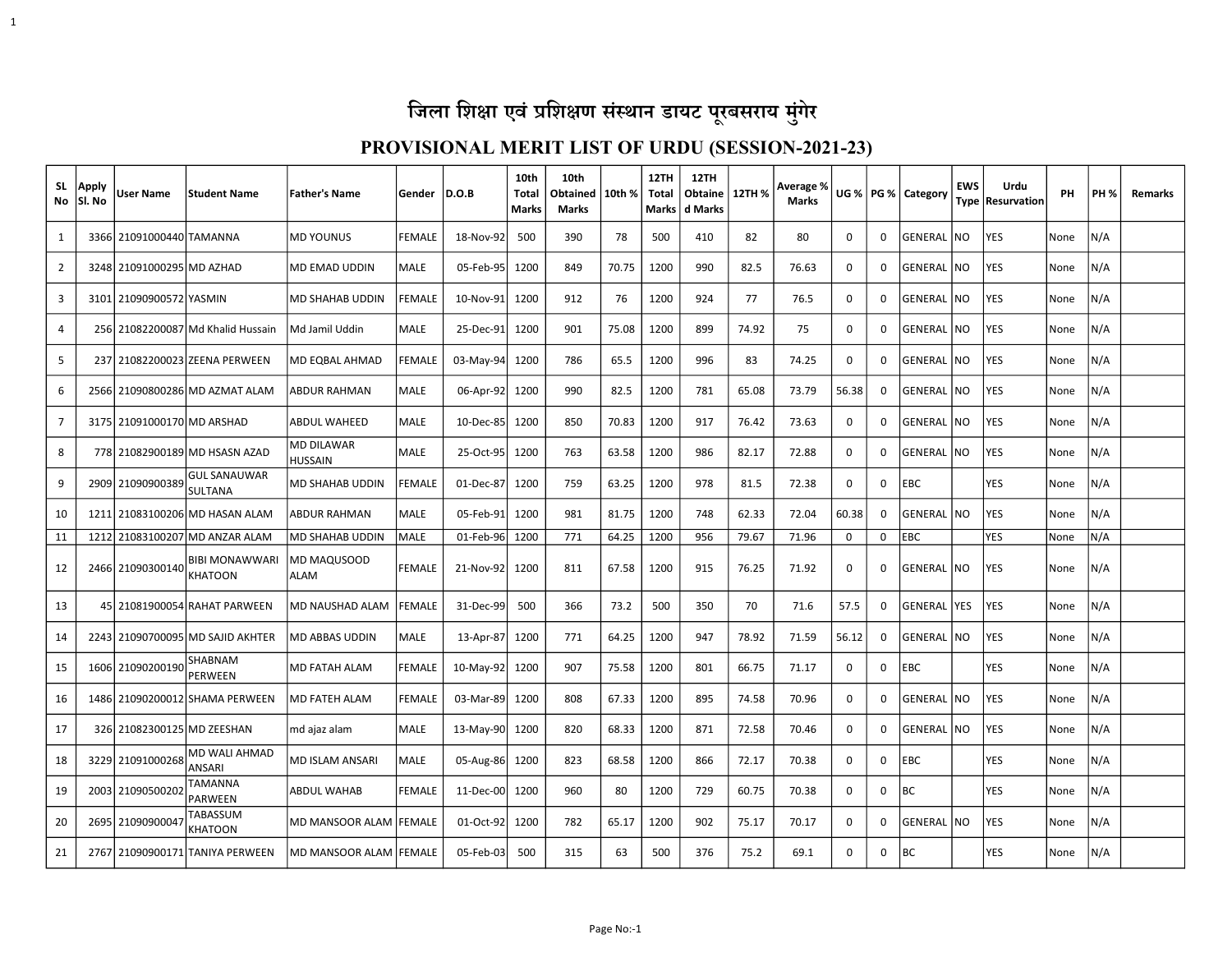| SL.<br>No | Apply<br> Sl. No | User Name                    | lStudent Name                          | <b>Father's Name</b>                             | Gender        | D.O.B          | 10th<br>Total<br>Marks | 10th<br>Obtained<br>Marks | 10th % | 12TH<br>Total<br><b>Marks</b> | 12TH<br>Obtaine<br>d Marks | 12TH % | Average %<br><b>Marks</b> |          |          | UG %   PG %   Category | <b>EWS</b>      | Urdu<br>Type   Resurvation | PH   | <b>PH %</b> | <b>Remarks</b> |
|-----------|------------------|------------------------------|----------------------------------------|--------------------------------------------------|---------------|----------------|------------------------|---------------------------|--------|-------------------------------|----------------------------|--------|---------------------------|----------|----------|------------------------|-----------------|----------------------------|------|-------------|----------------|
| 22        |                  | 2333 21090700258             | <b>NOUSA RAWAN</b><br><b>ADII</b>      | MD QUIYAM UDDIN                                  | <b>MALE</b>   | $05-Sep-86$    | 1200                   | 820                       | 68.33  | 1200                          | 835                        | 69.58  | 68.96                     | 0        | 0        | GENERAL                | <b>NO</b>       | <b>YES</b>                 | None | N/A         |                |
| 23        |                  | 1247 21082200021             | <b>MD OBAIDULLAH</b><br><b>RAHMANI</b> | MOLANA<br>MOHIBULLAH QASMI                       | MALE          | 31-Mar-94 1200 |                        | 802                       | 66.83  | 1200                          | 852                        | 71     | 68.92                     | 67.25    | 0        | GENERAL                | <b>NO</b>       | <b>YES</b>                 | None | N/A         |                |
| 24        |                  | 2979 21090900493 MUSKAN      |                                        | <b>ANWAR ALAM</b>                                | <b>FEMALE</b> | $01$ -Feb-03   | 500                    | 247                       | 49.4   | 600                           | 528                        | 88     | 68.7                      | 0        | 0        | GENERAL                | <b>INO</b>      | <b>YES</b>                 | None | N/A         |                |
| 25        |                  | 2026 21090600022 SALIMA      |                                        | <b>MD SHARIF</b>                                 | <b>FEMALE</b> | $10$ -Apr-94   | 1200                   | 886                       | 73.83  | 1200                          | 755                        | 62.92  | 68.38                     | 0        | 0        | GENERAL                | N <sub>O</sub>  | YES                        | None | N/A         |                |
| 26        |                  | 852 21082900317 SANA MATIN   |                                        | <b>MD MATIN</b>                                  | <b>FEMALE</b> | 19-Mar-89      | 1200                   | 723                       | 60.25  | 1200                          | 908                        | 75.67  | 67.96                     | 0        | 0        | GENERAL                | I NO            | YES                        | None | N/A         |                |
| 27        |                  | 691 21082800088              | bibi nasreen<br>khatoon                | <b>MD ASGAR</b>                                  | <b>FEMALE</b> | 05-Mar-95      | 1200                   | 662                       | 55.17  | 1200                          | 965                        | 80.42  | 67.8                      | 0        | 0        | EBC                    |                 | <b>YES</b>                 | None | N/A         |                |
| 28        |                  |                              |                                        | 3302 21091000365 NAZIYA TARANNUM MD NOUSHAD ALAM | FEMALE        | 20-Jan-01      | 500                    | 292                       | 58.4   | 500                           | 386                        | 77.2   | 67.8                      | 0        | 0        | GENERAL                | NO              | YES                        | None | N/A         |                |
| 29        |                  | 2864 21090900316             | SHABANA<br><b>KHATOON</b>              | MD MAHMOOD<br><b>ALAM</b>                        | <b>FEMALE</b> | 02-Dec-97      | 500                    | 309                       | 61.8   | 500                           | 368                        | 73.6   | 67.7                      | 0        | 0        | EBC                    |                 | <b>YES</b>                 | None | N/A         |                |
| 30        |                  |                              | 3142 21091000124 MD SHAH FAHAD         | <b>MD ABULLAIS</b>                               | <b>MALE</b>   | $12$ -Sep-01   | 1000                   | 601                       | 60.1   | 800                           | 598                        | 74.75  | 67.43                     | 0        | $\Omega$ | <b>GENERAL</b>         | NO              | <b>YES</b>                 | None | N/A         |                |
| 31        |                  |                              | 236 21082200019 NUSRAT PARWEEN         | <b>MD TAIYAB</b>                                 | FEMALE        | 05-Dec-97      | 1200                   | 839                       | 69.92  | 1200                          | 777                        | 64.75  | 67.34                     | 0        | 0        | EBC                    |                 | <b>YES</b>                 | None | N/A         |                |
| 32        |                  |                              | 2162 21090500163 MD MINHAJ ALAM        | <b>MD RAYEES</b>                                 | <b>MALE</b>   | 26-Jan-85      | 1200                   | 787                       | 65.58  | 1200                          | 829                        | 69.08  | 67.33                     | $\Omega$ | 0        | GENERAL                | N <sub>O</sub>  | YES                        | None | N/A         |                |
| 33        |                  | 3377 21091000453 md modusher |                                        | md salam                                         | <b>MALE</b>   | $10$ -Jan-93   | 1200                   | 755                       | 62.92  | 1200                          | 858                        | 71.5   | 67.21                     | 0        | 0        | GENERAL                | INO.            | <b>YES</b>                 | None | N/A         |                |
| 34        |                  |                              | 3363 21091000439 YASMIN KHATUN         | <b>MD ABU AKHLAS</b>                             | <b>FEMALE</b> | 02-Feb-94      | 1200                   | 795                       | 66.25  | 1200                          | 813                        | 67.75  | 67                        | 56.33    | 0        | GENERAL                | NO              | <b>YES</b>                 | None | N/A         |                |
| 35        |                  | 2991 21090900514             | CHANDNI<br><b>PARWEEN</b>              | MD JAHID ALAM                                    | <b>FEMALE</b> | 25-Feb-02      | 500                    | 301                       | 60.2   | 500                           | 369                        | 73.8   | 67                        | 0        | 0        | GENERAL                | NO.             | <b>YES</b>                 | None | N/A         |                |
| 36        |                  | 2978 21090900350             | <b>BIBI ANWARI</b><br><b>BEGUM</b>     | ABDUL QAIYOOM                                    | <b>FEMALE</b> | $01$ -Jan-87   | 1200                   | 711                       | 59.25  | 1200                          | 892                        | 74.33  | 66.79                     | 0        | 0        | GENERAL                | N <sub>O</sub>  | <b>YES</b>                 | None | N/A         |                |
| 37        |                  |                              | 2624 21090800384 SHABINA PERVEEN       | MD JAWED ASLAM                                   | <b>FEMALE</b> | 28-Mar-91      | 1200                   | 871                       | 72.58  | 1200                          | 732                        | 61     | 66.79                     | 0        | 0        | GENERAL                | <b>NO</b>       | YES                        | None | N/A         |                |
| 38        |                  |                              | 2569 21090800291 NAHIDA TAHIR          | MD TAHIR HUSSAIN                                 | <b>FEMALE</b> | 03-Mar-98      | 1200                   | 722                       | 60.17  | 1200                          | 879                        | 73.25  | 66.71                     | 0        | 0        | GENERAL INO            |                 | <b>YES</b>                 | None | N/A         |                |
| 39        |                  |                              | 2453 21090800123 TOFAIL NAWAB          | <b>ABDUL WAKIL</b>                               | <b>MALE</b>   | 01-Jan-94 1200 |                        | 691                       | 57.58  | 1200                          | 909                        | 75.75  | 66.67                     | 0        | 0        | <b>BC</b>              |                 | <b>YES</b>                 | None | N/A         |                |
| 40        |                  | 2404 21090800051             | SHABANA<br><b>KHATOON</b>              | MD ZAFEER                                        | <b>FEMALE</b> | 06-Sep-97      | 1200                   | 606                       | 50.5   | 1200                          | 994                        | 82.83  | 66.67                     | 0        | 0        | GENERAL NO             |                 | <b>YES</b>                 | None | N/A         |                |
| 41        |                  |                              | 478 21082800038 RAHELA UMAR            | <b>MD UMAR</b>                                   | <b>FEMALE</b> | $02$ -Aug-96   | 1200                   | 796                       | 66.33  | 1200                          | 801                        | 66.75  | 66.54                     | 0        | 0        | GENERAL                | NO              | YES                        | None | N/A         |                |
| 42        |                  | 2661 21090900008 SABA MATIN  |                                        | <b>MD MATIN UDDIN</b>                            | <b>FEMALE</b> | 12-Aug-87 1200 |                        | 806                       | 67.17  | 1200                          | 790                        | 65.83  | 66.5                      | 0        | $\Omega$ | GENERAL                | NO <sub>1</sub> | <b>YES</b>                 | None | N/A         |                |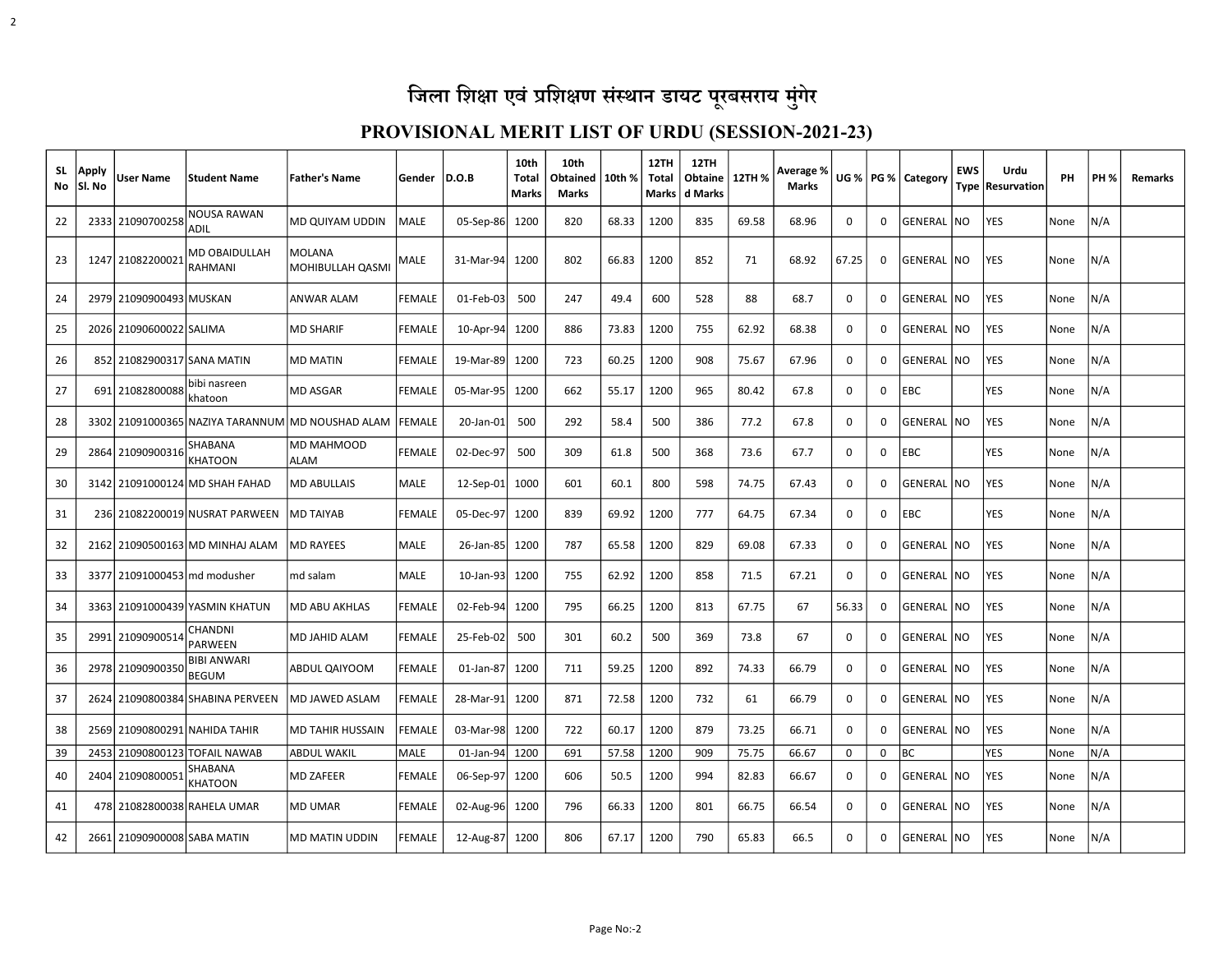| SL.<br>No | Apply<br>lSI. No | User Name                    | <b>Student Name</b>                           | <b>Father's Name</b>                 | Gender        | D.O.B          | 10th<br>Total<br>Marks | 10th<br>Obtained<br>Marks | 10th % | 12TH<br><b>Total</b> | 12TH<br>Obtaine   12TH %<br>Marks   d Marks |       | Average %<br>Marks |             |          | UG %   PG %   Category | <b>EWS</b> | Urdu<br>Type Resurvation | PH   | <b>PH %</b> | Remarks |
|-----------|------------------|------------------------------|-----------------------------------------------|--------------------------------------|---------------|----------------|------------------------|---------------------------|--------|----------------------|---------------------------------------------|-------|--------------------|-------------|----------|------------------------|------------|--------------------------|------|-------------|---------|
| 43        |                  | 1439 21090100258             | <b>MODASSER</b><br><b>MUSTARIM</b>            | <b>MD TAJAMMUL</b><br><b>HUSSAIN</b> | MALE          | 31-Mar-92      | 1200                   | 794                       | 66.17  | 1200                 | 800                                         | 66.67 | 66.42              | 0           | $\Omega$ | <b>GENERAL INO</b>     |            | YES                      | None | N/A         |         |
| 44        |                  |                              | 2949 21090900445 SHAITSHTA BANO               | <b>MD SHAMSHUL</b><br><b>HUDA</b>    | <b>FEMALE</b> | 25-Aug-92      | 1200                   | 794                       | 66.17  | 1200                 | 792                                         | 66    | 66.09              | 0           | 0        | <b>GENERAL NO</b>      |            | YES                      | None | N/A         |         |
| 45        |                  | 1406 21090100186 FARHEEN     |                                               | <b>ABDUL QAIUM</b>                   | <b>FEMALE</b> | 05-Aug-97      | 1200                   | 819                       | 68.25  | 1200                 | 763                                         | 63.58 | 65.92              | $\Omega$    | 0        | GENERAL NO             |            | YES                      | None | N/A         |         |
| 46        |                  |                              | 2666 21090900033 YASMIN KHATOON               | <b>MD BADRHADDIN</b>                 | <b>FEMALE</b> | 04-Feb-91      | 1200                   | 869                       | 72.42  | 1200                 | 710                                         | 59.17 | 65.8               | 0           | 0        | <b>EBC</b>             |            | YES                      | None | N/A         |         |
| 47        |                  | 1607 21090200192             | SHAHEEN<br><b>PARWEEN</b>                     | <b>MD SHAHABUDDIN</b>                | <b>FEMALE</b> | 12-May-87      | 1200                   | 787                       | 65.58  | 1200                 | 792                                         | 66    | 65.79              | $\Omega$    | $\Omega$ | <b>GENERAL NO</b>      |            | <b>YES</b>               | None | N/A         |         |
| 48        |                  |                              | 2705 21090900085 ZEBA KHATOON                 | MOULANA DAUD ALI<br><b>QUASMI</b>    | <b>FEMALE</b> | 04-Mar-88 1200 |                        | 854                       | 71.17  | 1200                 | 722                                         | 60.17 | 65.67              | 0           | 0        | GENERAL NO             |            | YES                      | None | N/A         |         |
| 49        |                  | 789 21082900216 Md Asif Raza |                                               | Md Magusood                          | MALE          | 26-Jan-91      | 1200                   | 792                       | 66     | 1200                 | 780                                         | 65    | 65.5               | 0           | 0        | EBC                    |            | YES                      | None | N/A         |         |
| 50        |                  | 2720 21090900038 MD USAMA    |                                               | <b>MD PARVEZ ALAM</b>                | MALE          | $01$ -Jan-95   | 1200                   | 740                       | 61.67  | 1200                 | 831                                         | 69.25 | 65.46              | 0           | 0        | GENERAL NO             |            | YES                      | None | N/A         |         |
| 51        |                  | 787 21082900183 JUHI JABEEN  |                                               | MD KALIM UDDIN                       | <b>FEMALE</b> | 05-Oct-95 1200 |                        | 782                       | 65.17  | 1200                 | 783                                         | 65.25 | 65.21              | $\Omega$    | 0        | GENERAL NO             |            | YES                      | None | N/A         |         |
| 52        |                  |                              | 935 21082300025 MD NAUSHAD                    | <b>SHAMSULHAQUE</b>                  | MALE          | 09-Nov-96      | 1200                   | 751                       | 62.58  | 1200                 | 814                                         | 67.83 | 65.21              | 0           | 0        | EBC                    |            | YES                      | None | N/A         |         |
| 53        |                  |                              | 1612 21090200185 MD ADIL HUSSAIN              | <b>LABDUL GHAFFAR</b>                | MALE          | 02-Jul-97      | 1200                   | 786                       | 65.5   | 1200                 | 777                                         | 64.75 | 65.13              | 0           | 0        | <b>IEBC</b>            |            | <b>YES</b>               | None | N/A         |         |
| 54        |                  | 993 21083000172 MD SABIR     |                                               | <b>MD ISRAIL</b>                     | MALE          | 07-Jun-98 1200 |                        | 770                       | 64.17  | 900                  | 592                                         | 65.78 | 64.98              | 0           | 0        | <b>EBC</b>             |            | YES                      | None | N/A         |         |
| 55        |                  |                              | 1469 21090100311 MD AFAQUE ALAM               | MD ASLAM                             | <b>MALE</b>   | 20-Jun-94      | 1200                   | 740                       | 61.67  | 1200                 | 819                                         | 68.25 | 64.96              | $\Omega$    | 0        | GENERAL NO             |            | YES                      | None | N/A         |         |
| 56        |                  |                              | 2299 21090700205 MD MAHTAB ALAM MD SAMI AHMAD |                                      | <b>MALE</b>   | 03-May-98 1200 |                        | 767                       | 63.92  | 1200                 | 790                                         | 65.83 | 64.88              | 64.25       | 0        | GENERAL NO             |            | YES                      | None | N/A         |         |
| 57        |                  |                              | 1000 21083000183 EFFAT NEHAD                  | MD KHURSHID ALAM                     | <b>FEMALE</b> | 02-Apr-96 1200 |                        | 742                       | 61.83  | 1200                 | 809                                         | 67.42 | 64.63              | 0           | 0        | GENERAL NO             |            | YES                      | None | N/A         |         |
| 58        |                  | 2927 21090900403             | RIZWANA<br><b>KHATOON</b>                     | <b>SHAHID AKHTAR</b>                 | <b>FEMALE</b> | 07-Jan-95 1200 |                        | 737                       | 61.42  | 1200                 | 810                                         | 67.5  | 64.46              | 0           | 0        | GENERAL NO             |            | YES                      | None | N/A         |         |
| 59        |                  |                              | 388 21082500003 MD MAHTAB ALAM                | MD ASLAM                             | MALE          | $10$ -May-93   | 1200                   | 750                       | 62.5   | 1200                 | 796                                         | 66.33 | 64.42              | $\mathbf 0$ | 0        | GENERAL NO             |            | <b>YES</b>               | None | N/A         |         |
| 60        |                  |                              | 1964 21090500113 MD FAIYAZUDDIN               | MD ANISUR RAHMAN MALE                |               | 06-Apr-94      | 1200                   | 785                       | 65.42  | 1200                 | 758                                         | 63.17 | 64.3               | 57.38       | 0        | GENERAL NO             |            | <b>YES</b>               | None | N/A         |         |
| 61        |                  |                              | 2663 21090900020 ARJUMAND BANO                | MD MATIN                             | <b>FEMALE</b> | $10-Sep-93$    | 900                    | 563                       | 62.56  | 500                  | 330                                         | 66    | 64.28              | 0           | $\Omega$ | <b>GENERAL INO</b>     |            | YES                      | None | N/A         |         |
| 62        |                  |                              | 2882 21090900347 MAHTAB ALAM                  | <b>IDRIS</b>                         | <b>MALE</b>   | 15-Dec-94      | 1200                   | 727                       | 60.58  | 1200                 | 814                                         | 67.83 | 64.21              | 54          | $\Omega$ | <b>GENERAL NO</b>      |            | <b>YES</b>               | None | N/A         |         |
| 63        |                  |                              | 1916 21090500046 MD TAZAMMUL                  | <b>MD HASIB</b>                      | <b>MALE</b>   | 20-Mar-92      | 1200                   | 760                       | 63.33  | 1200                 | 780                                         | 65    | 64.17              | 0           | 0        | GENERAL NO             |            | YES                      | None | N/A         |         |
| 64        | 2621             |                              | 21090800357 RAHHMATULLAH                      | DAUD                                 | <b>MALE</b>   | 01-Oct-93      | 1200                   | 732                       | 61     | 1200                 | 803                                         | 66.92 | 63.96              | 0           | 0        | GENERAL  NO            |            | YES                      | None | N/A         |         |
| 65        |                  |                              | 2433 21090800091 MD JAMSHEED                  | <b>MD AMIN</b>                       | MALE          | 02-Feb-94 1200 |                        | 744                       | 62     | 1200                 | 789                                         | 65.75 | 63.88              | $\Omega$    | 0        | GENERAL NO             |            | <b>YES</b>               | None | N/A         |         |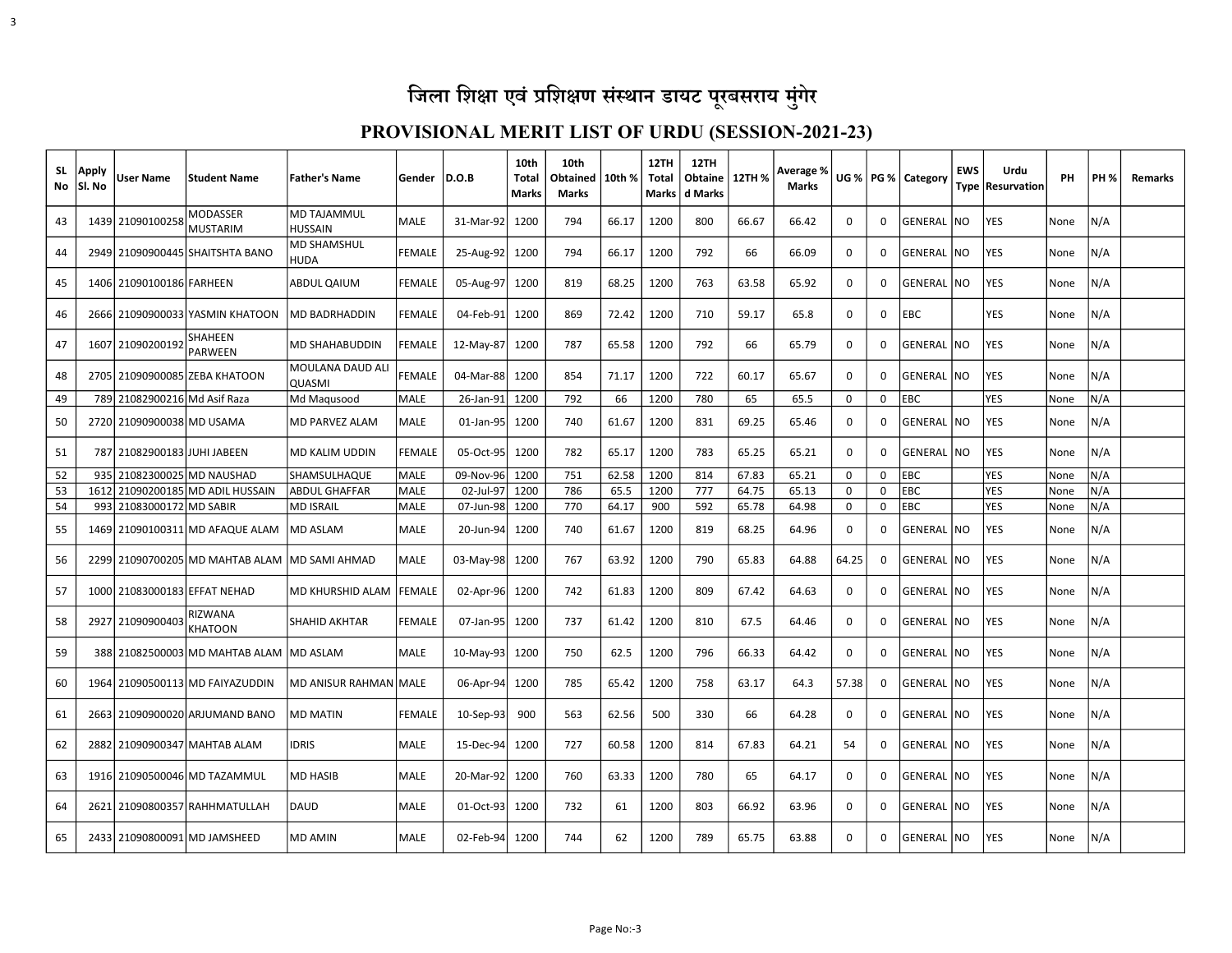4

| <b>SL</b><br>No | Apply<br>Sl. No | User Name                  | <b>Student Name</b>                 | <b>Father's Name</b>                | Gender   D.O.B |                | 10th<br>Tota<br><b>Marks</b> | 10th<br>Obtained<br>Marks | 10th % | 12TH<br>Total<br><b>Marks</b> | 12TH<br>Obtaine<br>d Marks | 12TH % | Average %<br><b>Marks</b> |             |   | UG %   PG %   Category | <b>EWS</b> | Urdu<br>Type Resurvation | PH   | <b>PH %</b> | <b>Remarks</b> |
|-----------------|-----------------|----------------------------|-------------------------------------|-------------------------------------|----------------|----------------|------------------------------|---------------------------|--------|-------------------------------|----------------------------|--------|---------------------------|-------------|---|------------------------|------------|--------------------------|------|-------------|----------------|
| 66              |                 |                            | 2435 21090800099 MD JAMSHEED        | MD AMIN                             | <b>FEMALE</b>  | 02-Feb-94      | 1200                         | 744                       | 62     | 1200                          | 789                        | 65.75  | 63.88                     | 0           | 0 | GENERAL                | INO.       | YES                      | None | N/A         |                |
| 67              |                 | 3110 21091000088 AKHLAK    |                                     | <b>RUSTAM ALI</b>                   | MALE           | 05-Feb-95      | 1200                         | 728                       | 60.67  | 1200                          | 804                        | 67     | 63.84                     | 0           | 0 | GENERAL NO             |            | YES                      | None | N/A         |                |
| 68              |                 | 1297 21090100014           | MD<br>SHAMSUZZAMAN                  | BADIAUZZAMAN                        | <b>MALE</b>    | 28-Feb-96      | 1200                         | 726                       | 60.5   | 1200                          | 804                        | 67     | 63.75                     | 0           | 0 | GENERAL NO             |            | YES                      | None | N/A         |                |
| 69              |                 | 2383 21090800008           | <b>MD SHAHBAZ</b><br>AHMAD          | <b>MD SHAMIM UDDIN</b>              | MALE           | 23-Mar-93      | 1200                         | 822                       | 68.5   | 1200                          | 706                        | 58.83  | 63.67                     | 0           | 0 | GENERAL NO             |            | YES                      | None | N/A         |                |
| 70              |                 | 771 21082900173            | <b>MD ALAMGEER</b>                  | MD MOSTAQIM                         | <b>MALE</b>    | 06-Jul-97      | 1200                         | 786                       | 65.5   | 1200                          | 741                        | 61.75  | 63.63                     | $\mathbf 0$ | 0 | <b>BC</b>              |            | YES                      | None | N/A         |                |
| 71              |                 |                            | 984 21083000158 MD ALTAMASH         | <b>MD MASROOR</b>                   | MALE           | 10-Jul-93      | 1200                         | 788                       | 65.67  | 1200                          | 737                        | 61.42  | 63.55                     | 0           | 0 | GENERAL NO             |            | <b>YES</b>               | None | N/A         |                |
| 72              |                 |                            | 2869 21090900338 FAIZAN ASHRAF      | <b>MD MIKAIL</b>                    | <b>MALE</b>    | 22-Oct-94      | 1200                         | 743                       | 61.92  | 1200                          | 782                        | 65.17  | 63.55                     | 0           | 0 | GENERAL   NO           |            | <b>YES</b>               | None | N/A         |                |
| 73              |                 | 1942 21090300060           | SHABANA<br>KHATOON                  | MD ISLAM                            | <b>FEMALE</b>  | 05-Sep-92      | 1200                         | 729                       | 60.75  | 1200                          | 791                        | 65.92  | 63.34                     | 0           | 0 | GENERAL NO             |            | YES                      | None | N/A         |                |
| 74              |                 |                            | 2145 21090600204 GULISTA PRAWEEN    | md ainul haque                      | <b>FEMALE</b>  | 01-Jun-02      | 500                          | 275                       | 55     | 500                           | 358                        | 71.6   | 63.3                      | 0           | 0 | GENERAL NO             |            | <b>YES</b>               | None | N/A         |                |
| 75              |                 | 1902 21090500017 MD KASHIF |                                     | MD QUTUBUDDIN                       | MALE           | 01-Oct-92      | 1200                         | 759                       | 63.25  | 1200                          | 758                        | 63.17  | 63.21                     | $\mathbf 0$ | 0 | GENERAL NO             |            | YES                      | None | N/A         |                |
| 76              |                 |                            | 3234 21091000264 NEHA PARVEEN       | MD KAMAL UDDIN                      | FEMALE         | 06-Jun-02      | 500                          | 324                       | 64.8   | 500                           | 307                        | 61.4   | 63.1                      | 0           | 0 | EBC                    |            | YES                      | None | N/A         |                |
| 77              |                 |                            | 3177 21091000175 MD ADIL IMAM       | MD ANJAR ALAM                       | MALE           | 08-Jan-97      | 1200                         | 757                       | 63.08  | 1200                          | 757                        | 63.08  | 63.08                     | 0           | 0 | GENERAL NO             |            | YES                      | None | N/A         |                |
| 78              |                 | 2693 21090900066           | MD SIKANDAR<br><b>AZAM</b>          | ZAINUL ABDIN                        | MALE           | $10$ -Apr-83   | 1200                         | 734                       | 61.17  | 1200                          | 777                        | 64.75  | 62.96                     | 0           | 0 | GENERAL NO             |            | YES                      | None | N/A         |                |
| 79              |                 |                            | 2112 21090600181 Reshma parveen     | Md ajaz ansari                      | FEMALE         | 18-Dec-92 1200 |                              | 702                       | 58.5   | 1200                          | 805                        | 67.08  | 62.79                     | $\mathbf 0$ | 0 | EBC                    |            | YES                      | None | N/A         |                |
| 80              |                 |                            | 3149 21091000128 SAMRIN QAMAR       | MD MAHBOOB ALI                      | <b>FEMALE</b>  | 14-Dec-96      | 1200                         | 698                       | 58.17  | 1200                          | 808                        | 67.33  | 62.75                     | 0           | 0 | GENERAL NO             |            | YES                      | None | N/A         |                |
| 81              |                 |                            | 2544 21090800256 NASHIR ALAM        | <b>SIKANDAR AZAD</b>                | <b>MALE</b>    | 02-Jan-95      | 1200                         | 682                       | 56.83  | 1200                          | 818                        | 68.17  | 62.5                      | 0           | 0 | GENERAL NO             |            | <b>YES</b>               | None | N/A         |                |
| 82              |                 |                            | 1683   21090300069   SERAJUSSALEKIN | ZAINULABDIN                         | MALE           | 16-Jan-94      | 1200                         | 712                       | 59.33  | 1200                          | 781                        | 65.08  | 62.21                     | 0           | 0 | GENERAL NO             |            | YES                      | None | N/A         |                |
| 83              |                 |                            | 2833 21090900282 MUSKAN PARVEEN     | <b>MD NAZIM</b>                     | <b>FEMALE</b>  | 25-Jun-03      | 1000                         | 628                       | 62.8   | 900                           | 552                        | 61.33  | 62.07                     | 0           | 0 | <b>BC</b>              |            | YES                      | None | N/A         |                |
| 84              |                 |                            | 2285 21090700180 SABIBA KHATOON     | MD ISA                              | <b>FEMALE</b>  | 05-Mar-97      | 1200                         | 743                       | 61.92  | 1200                          | 746                        | 62.17  | 62.05                     | 0           | 0 | GENERAL NO             |            | <b>YES</b>               | None | N/A         |                |
| 85              |                 |                            | 3231 21082900368 MAHBUB ALAM        | HARUN                               | <b>MALE</b>    | 02-May-96      | 1200                         | 669                       | 55.75  | 1200                          | 819                        | 68.25  | 62                        | $\Omega$    | 0 | <b>GENERAL NO</b>      |            | <b>YES</b>               | None | N/A         |                |
| 86              |                 |                            | 2518 21090800211 SHAMA PERWEEN      | ASGAR ALI                           | FEMALE         | 02-Aug-96      | 1200                         | 711                       | 59.25  | 1200                          | 776                        | 64.67  | 61.96                     | 0           | 0 | GENERAL NO             |            | YES                      | None | N/A         |                |
| 87              |                 |                            | 2912 21090700191 ERAM FATIMA        | <b>MD JAWAID ANWAR</b>              | <b>FEMALE</b>  | 05-Dec-01      | 500                          | 346                       | 69.2   | 500                           | 272                        | 54.4   | 61.8                      | 0           | 0 | <b>EBC</b>             |            | <b>YES</b>               | None | N/A         |                |
| 88              |                 | 1499 21090200031           | MD HAMID<br>UZZAMAN                 | <b>MD MAZHARUL</b><br><b>HASSAN</b> | MALE           | 01-Jan-01 1200 |                              | 642                       | 53.5   | 900                           | 630                        | 70     | 61.75                     | 0           | 0 | GENERAL NO             |            | YES                      | None | N/A         |                |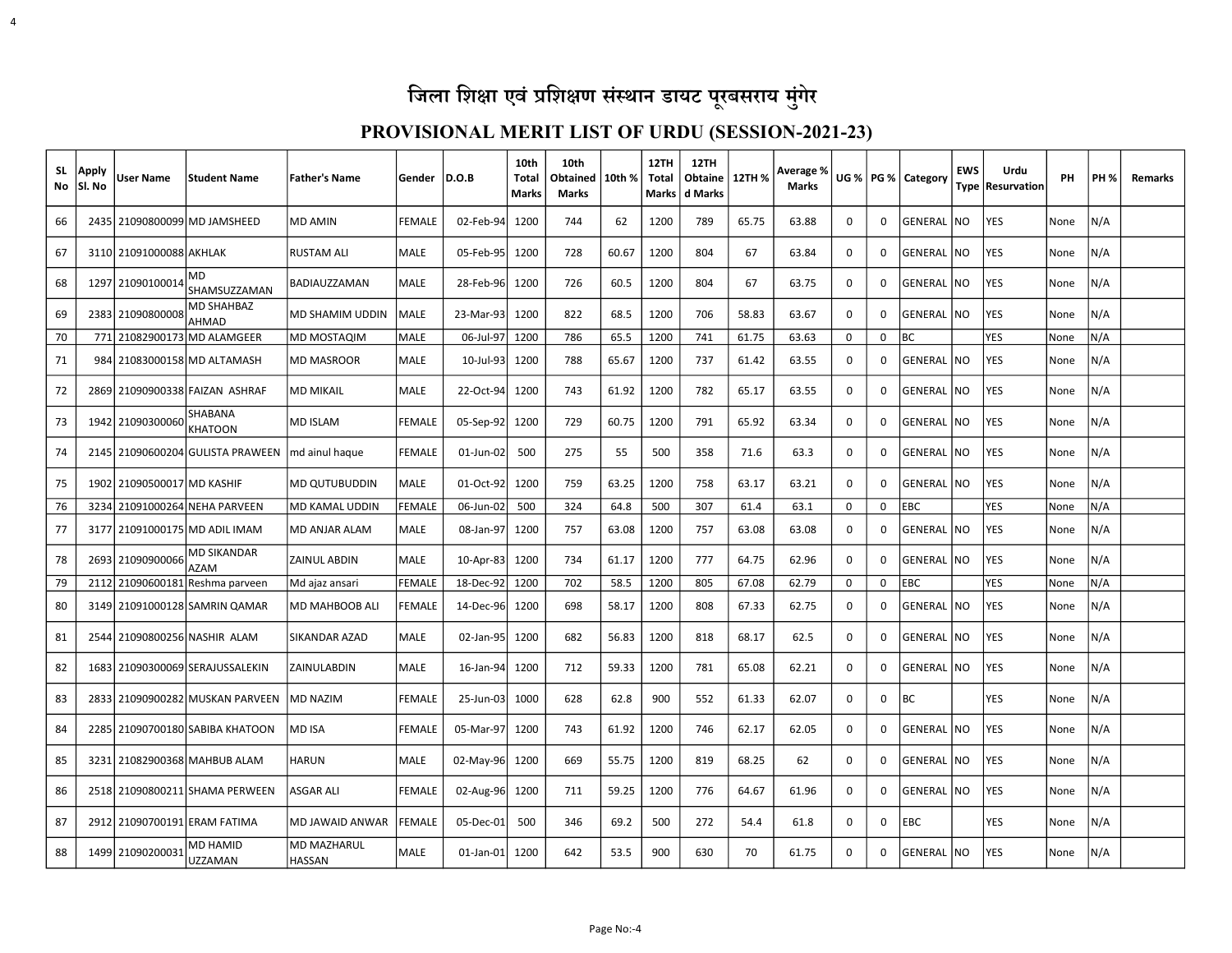| SL.<br>No | Apply<br>Sl. No | <b>User Name</b>              | <b>Student Name</b>                | <b>Father's Name</b>               | Gender        | D.O.B          | 10th<br>Total<br>Marks | 10th<br>Obtained<br>Marks | 10th % | 12TH<br>Total<br>Marks | 12TH<br>Obtaine   12TH %<br>l d Marks |       | Average %<br><b>Marks</b> |             |              | UG %   PG %   Category | <b>EWS</b> | Urdu<br>Type   Resurvation | PH                      | <b>PH %</b> | <b>Remarks</b> |
|-----------|-----------------|-------------------------------|------------------------------------|------------------------------------|---------------|----------------|------------------------|---------------------------|--------|------------------------|---------------------------------------|-------|---------------------------|-------------|--------------|------------------------|------------|----------------------------|-------------------------|-------------|----------------|
| 89        |                 | 2465 21090300139              | <b>MD KHURSHEED</b><br><b>ALAM</b> | <b>MD SALEEM UDDIN</b>             | MALE          | 01-Mar-92      | 1200                   | 758                       | 63.17  | 1200                   | 719                                   | 59.92 | 61.55                     | 0           | 0            | GENERAL                | NO         | <b>YES</b>                 | None                    | N/A         |                |
| 90        |                 | 3182 21091000171 AAFRIN NAZ   |                                    | <b>MD MAHBUB ALAM</b>              | <b>FEMALE</b> | 15-May-03      | 500                    | 254                       | 50.8   | 500                    | 360                                   | 72    | 61.4                      | 0           | 0            | GENERAL                | <b>NO</b>  | YES                        | None                    | N/A         |                |
| 91        |                 |                               | 2537 21090800241 MD EHSANULLAH     | <b>MD ESA</b>                      | <b>MALE</b>   | 05-Nov-92      | 1200                   | 775                       | 64.58  | 1200                   | 690                                   | 57.5  | 61.04                     | $\Omega$    | 0            | GENERAL NO             |            | <b>YES</b>                 | None                    | N/A         |                |
| 92        |                 |                               | 2987 21090900511 MONIRA BABER      | MD BABER HUSSAIN                   | <b>FEMALE</b> | 01-Jun-03      | 500                    | 273                       | 54.6   | 500                    | 337                                   | 67.4  | 61                        | 0           | 0            | GENERAL                | <b>NO</b>  | YES                        | None                    | N/A         |                |
| 93        |                 |                               | 3303 21091000314 ABDUDDAIYAN       | <b>MD NOMAN</b>                    | <b>MALE</b>   | 03-Mar-93      | 1200                   | 712                       | 59.33  | 1200                   | 746                                   | 62.17 | 60.75                     | $\Omega$    | <sup>0</sup> | GENERAL INO            |            | <b>YES</b>                 | Ortho<br>Impair<br>ment | 70          |                |
| 94        |                 |                               | 2482 21090800160 MARYAM BANU       | MD SHAHAB UDDIN                    | <b>FEMALE</b> | 02-Feb-94      | 1200                   | 713                       | 59.42  | 1200                   | 743                                   | 61.92 | 60.67                     | 0           | 0            | GENERAL   NO           |            | <b>YES</b>                 | None                    | N/A         |                |
| 95        |                 |                               | 2528 21090800224 NEMAT PERWEEN     | <b>MD OWAIS</b>                    | FEMALE        | $01$ -Aug-95   | 1200                   | 690                       | 57.5   | 1200                   | 764                                   | 63.67 | 60.59                     | 0           | 0            | GENERAL                | <b>NO</b>  | YES                        | None                    | N/A         |                |
| 96        |                 | 2504 21090800120              | MD ASHIQUE<br><b>HUSSAIN</b>       | MD IRSHAD ALAM                     | MALE          | 25-Jan-00 1200 |                        | 769                       | 64.08  | 1200                   | 685                                   | 57.08 | 60.58                     | $\Omega$    | 0            | EBC                    |            | <b>YES</b>                 | None                    | N/A         |                |
| 97        |                 | 330 21082300139 MD SHAHID     |                                    | <b>MD TASLIM</b>                   | <b>MALE</b>   | 05-Oct-02      | 1000                   | 596                       | 59.6   | 900                    | 553                                   | 61.44 | 60.52                     | $\Omega$    | $\Omega$     | GENERAL INO            |            | YES                        | None                    | N/A         |                |
| 98        |                 |                               | 1963 21090500107 JUHEE KHATUN      | MD ABADAT SHAH                     | <b>FEMALE</b> | 17-Jan-95      | 1200                   | 686                       | 57.17  | 1200                   | 766                                   | 63.83 | 60.5                      | 65          | 0            | EBC                    |            | <b>YES</b>                 | None                    | N/A         |                |
| 99        |                 | 2143 21090600231 MD SAJID ALI |                                    | MD QUAYAM UDDIN                    | <b>IMALE</b>  | 02-May-92      | 1200                   | 700                       | 58.33  | 1200                   | 752                                   | 62.67 | 60.5                      | 0           | 0            | GENERAL NO             |            | <b>YES</b>                 | None                    | N/A         |                |
| 100       |                 | 300 21082300047               | <b>RUKHSANA</b><br><b>KHATOON</b>  | YAHYA KHAN                         | <b>FEMALE</b> | $10-Mav-03$    | 1000                   | 584                       | 58.4   | 900                    | 562                                   | 62.44 | 60.42                     | $\Omega$    | $\Omega$     | GENERAL NO             |            | <b>YES</b>                 | None                    | N/A         |                |
| 101       |                 |                               | 2203 21090700063 SHAHNAZ BANO      | <b>MD SOHRAB ANSARI</b>            | <b>FEMALE</b> | 10-Jun-96      | 1200                   | 668                       | 55.67  | 1200                   | 781                                   | 65.08 | 60.38                     | 0           | 0            | ВC                     |            | YES                        | None                    | N/A         |                |
| 102       |                 | 2554 21090800270              | <b>GULFASHAN</b><br><b>PARVEEN</b> | <b>MD TANVEER ALAM</b>             | <b>FEMALE</b> | 01-Feb-98 1200 |                        | 701                       | 58.42  | 1200                   | 746                                   | 62.17 | 60.3                      | $\Omega$    | 0            | GENERAL NO             |            | <b>YES</b>                 | None                    | N/A         |                |
| 103       |                 |                               | 3044 21090900579 MD SARWAR ALAM    | MD NAZAM UDDIN                     | MALE          | 14-Aug-97      | 1200                   | 760                       | 63.33  | 900                    | 515                                   | 57.22 | 60.28                     | $\Omega$    | 0            | GENERAL                | <b>NO</b>  | YES                        | None                    | N/A         |                |
| 104       |                 |                               | 238 21082200030 TALAT PARWIN       | <b>MOHAMMAD</b><br><b>TAYYAB</b>   | <b>FEMALE</b> | 05-Apr-96      | 1200                   | 671                       | 55.92  | 1200                   | 773                                   | 64.42 | 60.17                     | 0           | 0            | EBC                    |            | <b>YES</b>                 | None                    | N/A         |                |
| 105       |                 |                               | 2773 21090900188 SULTANA KHATUN    | <b>MD ASLAM</b>                    | <b>FEMALE</b> | 12-Jan-02      | 500                    | 269                       | 53.8   | 500                    | 332                                   | 66.4  | 60.1                      | $\mathbf 0$ | 0            | ВC                     |            | YES                        | None                    | N/A         |                |
| 106       |                 | 2714 21090900104              | NAZRANA<br><b>KHATOON</b>          | <b>MD ISLAM</b>                    | FEMALE        | 08-Oct-90      | 1200                   | 688                       | 57.33  | 1200                   | 753                                   | 62.75 | 60.04                     | 0           | 0            | GENERAL  NO            |            | <b>YES</b>                 | None                    | N/A         |                |
| 107       |                 |                               | 327 21082300121 MD NAJMUL HODA     | MD MUSTAFA                         | MALE          | 01-Feb-96      | 1200                   | 641                       | 53.42  | 1200                   | 796                                   | 66.33 | 59.88                     | 0           | $\Omega$     | GENERAL                | <b>NO</b>  | <b>YES</b>                 | None                    | N/A         |                |
| 108       |                 |                               | 2111 21090600170 BIBI KAHKASHAN    | <b>MD MANZARUL</b><br><b>HAQUE</b> | <b>FEMALE</b> | 01-Aug-95      | 1200                   | 644                       | 53.67  | 1200                   | 789                                   | 65.75 | 59.71                     | 0           | 0            | GENERAL  NO            |            | <b>YES</b>                 | None                    | N/A         |                |
| 109       |                 | 2611 21090800369              | JAMSHIDA<br><b>PARVEEN</b>         | <b>ABDUL AHMAD</b>                 | <b>FEMALE</b> | 10-Mar-97      | 500                    | 278                       | 55.6   | 500                    | 318                                   | 63.6  | 59.6                      | 63.12       | 0            | <b>EBC</b>             |            | <b>YES</b>                 | None                    | N/A         |                |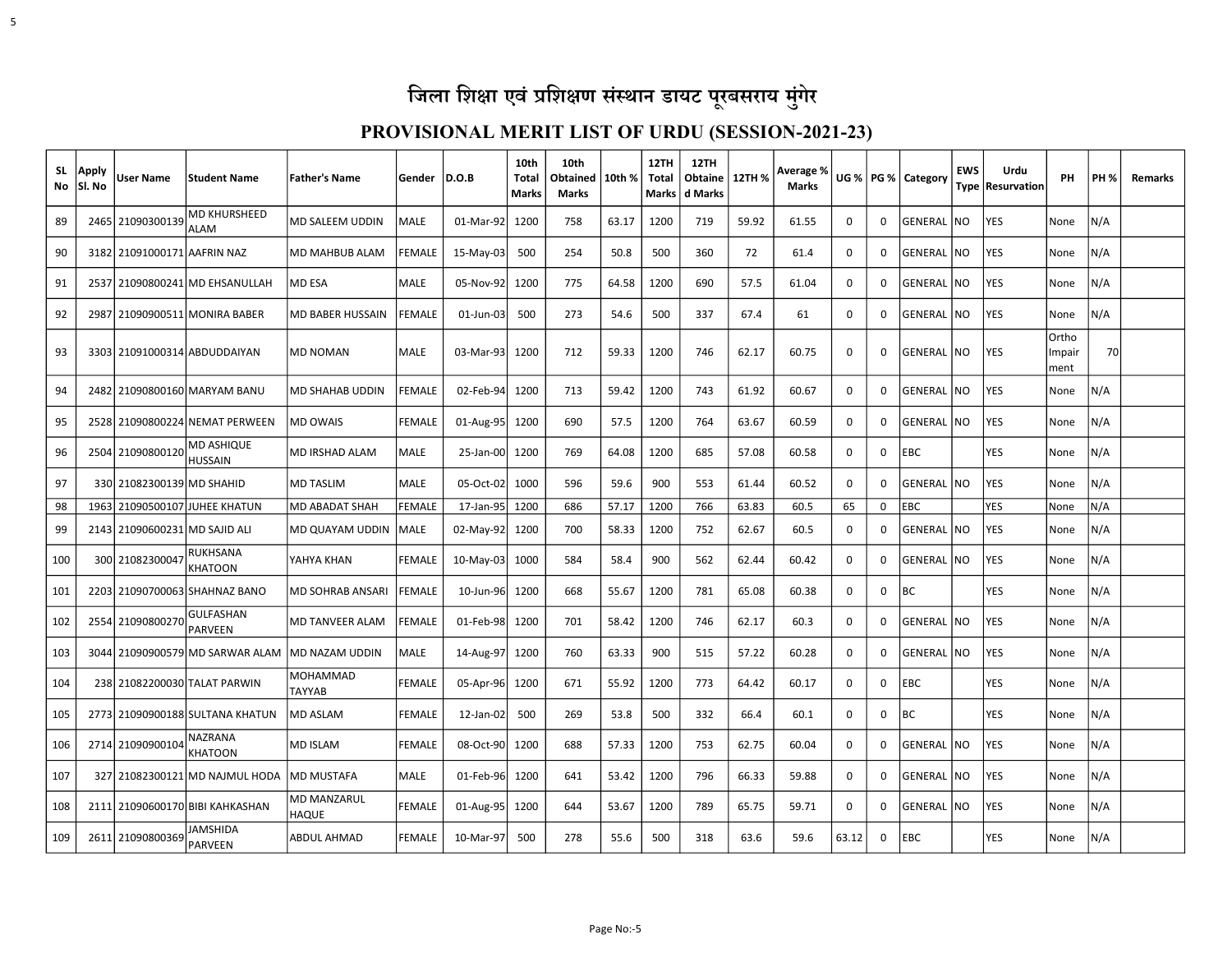| <b>SL</b><br>No | Apply<br>Sl. No | User Name                | <b>Student Name</b>               | <b>Father's Name</b>            | Gender        | D.O.B          | 10th<br>Total<br>Marks | 10th<br>Obtained<br><b>Marks</b> | 10th % | 12TH<br>Total<br>Marks | 12TH<br>Obtaine<br>d Marks | 12TH % | Average %<br><b>Marks</b> | UG %  |              | PG %   Category | <b>EWS</b>     | Urdu<br>Type Resurvation | PH                      | <b>PH %</b> | <b>Remarks</b> |
|-----------------|-----------------|--------------------------|-----------------------------------|---------------------------------|---------------|----------------|------------------------|----------------------------------|--------|------------------------|----------------------------|--------|---------------------------|-------|--------------|-----------------|----------------|--------------------------|-------------------------|-------------|----------------|
| 110             |                 |                          | 3387 21091000465 MD NEMATULLAH    | MD JAHANGEER                    | <b>MALE</b>   | 04-May-97      | 1200                   | 760                              | 63.33  | 1200                   | 670                        | 55.83  | 59.58                     | 0     | 0            | GENERAL NO      |                | YES                      | None                    | N/A         |                |
| 111             |                 |                          | 1873 21090400180 YASREEN PERWEEN  | MD QUAYAM UDDIN                 | <b>FEMALE</b> | 01-Jan-97      | 1200                   | 638                              | 53.17  | 1200                   | 789                        | 65.75  | 59.46                     | 0     | 0            | GENERAL NO      |                | YES                      | None                    | N/A         |                |
| 112             |                 |                          | 2585 21090800320 AAFSHA PARWEEN   | <b>MD SAFIURAHMAN</b>           | <b>FEMALE</b> | 04-Jan-02      | 500                    | 271                              | 54.2   | 500                    | 321                        | 64.2   | 59.2                      | 0     | 0            | <b>EBC</b>      |                | YES                      | None                    | N/A         |                |
| 113             |                 | 3292 21091000339         | NAUSHABA<br>TRANNUM               | MOHAMMAD<br>NAUSHAD             | <b>FEMALE</b> | 10-Oct-93      | 500                    | 301                              | 60.2   | 500                    | 290                        | 58     | 59.1                      | 0     | 0            | GENERAL NO      |                | YES                      | None                    | N/A         |                |
| 114             |                 |                          | 2886 21090900356 MOBINA KHATOON   | MD MAHFOOZ                      | <b>FEMALE</b> | 03-Oct-93      | 1200                   | 668                              | 55.67  | 1200                   | 747                        | 62.25  | 58.96                     | 0     | 0            | GENERAL NO      |                | YES                      | None                    | N/A         |                |
| 115             |                 | 275 21082200129          | MD IMRAN AMJAD<br><b>FAROOQUE</b> | <b>MD FAHIM UDDIN</b><br>ANSARI | MALE          | 04-Apr-88 1200 |                        | 718                              | 59.83  | 1200                   | 696                        | 58     | 58.92                     | 0     | 0            | <b>EBC</b>      |                | YES                      | None                    | N/A         |                |
| 116             |                 | 2081 21090600116         | RABBANA<br>KHATOON                | MD SHAMIM                       | <b>FEMALE</b> | 12-Mar-96      | 1200                   | 660                              | 55     | 1200                   | 754                        | 62.83  | 58.92                     | 0     | 0            | GENERAL  NO     |                | YES                      | None                    | N/A         |                |
| 117             |                 | 2467 21090800111         | ITARANNUM NAZ                     | <b>MD HUSAIN</b>                | <b>FEMALE</b> | 09-Feb-99      | 500                    | 272                              | 54.4   | 500                    | 316                        | 63.2   | 58.8                      | 58.2  | 0            | <b>EBC</b>      |                | <b>YES</b>               | None                    | N/A         |                |
| 118             |                 | 2584 21090800318         | MUSARRAT JHAN<br>ARA BGAM         | MD ANSAR ALAM                   | <b>FEMALE</b> | 25-Jan-93      | 1200                   | 668                              | 55.67  | 1200                   | 743                        | 61.92  | 58.8                      | 0     | 0            | <b>BC</b>       |                | YES                      | None                    | N/A         |                |
| 119             |                 | 186 21082100037 MD SALIM |                                   | MD ABUSALEH                     | MALE          | 28-Aug-94      | 1200                   | 734                              | 61.17  | 1200                   | 670                        | 55.83  | 58.5                      | 0     | 0            | GENERAL NO      |                | YES                      | None                    | N/A         |                |
| 120             |                 |                          | 3138 21091000109 ASNA PERWEEN     | MD MASUD                        | <b>FEMALE</b> | 11-Jun-97      | 500                    | 281                              | 56.2   | 500                    | 302                        | 60.4   | 58.3                      | 69.12 | $\Omega$     | GENERAL INO     |                | YES                      | None                    | N/A         |                |
| 121             |                 | 2545 21090800259 MD ALI  |                                   | <b>MD WAZIR</b>                 | MALE          | 19-Nov-99      | 1200                   | 751                              | 62.58  | 900                    | 485                        | 53.89  | 58.24                     | 0     | $\mathbf 0$  | <b>EBC</b>      |                | <b>YES</b>               | None                    | N/A         |                |
| 122             |                 |                          | 248 21082000199 MD OBAIDULLAH     | MD IBAIS.                       | <b>MALE</b>   | $05-Sep-00$    | 1200                   | 782                              | 65.17  | 900                    | 461                        | 51.22  | 58.2                      | 0     | 0            | GENERAL INO     |                | YES                      | None                    | N/A         |                |
| 123             |                 | 2413 21090800062         | AFSHANA<br>KHATOON                | FAIYAZ AHMAD                    | <b>FEMALE</b> | 07-Oct-96      | 600                    | 307                              | 51.17  | 500                    | 325                        | 65     | 58.09                     | 0     | 0            | EBC             |                | YES                      | None                    | N/A         |                |
| 124             |                 | 3140 21091000120 MANHAJ  |                                   | <b>MAZHAR</b>                   | <b>MALE</b>   | 06-Jun-96l     | 1200                   | 730                              | 60.83  | 1200                   | 664                        | 55.33  | 58.08                     | 0     | 0            | GENERAL INO     |                | <b>YES</b>               | None                    | N/A         |                |
| 125             |                 |                          | 2580 21090800312 KAMINI KUMARI    | RAGHUNANDAN<br>YADAV            | <b>FEMALE</b> | 17-May-93      | 500                    | 230                              | 46     | 500                    | 350                        | 70     | 58                        | 0     | 0            | <b>BC</b>       |                | YES                      | Ortho<br>Impair<br>ment | 40          |                |
| 126             |                 |                          | 2884 21090900348 ANGURI KHATOON   | <b>ABDUR RABBAN</b>             | <b>FEMALE</b> | 25-Oct-95      | 1200                   | 655                              | 54.58  | 1200                   | 737                        | 61.42  | 58                        | 0     | 0            | GENERAL INO     |                | <b>YES</b>               | None                    | N/A         |                |
| 127             |                 |                          | 2578 21090800311 BIBI ADIBA NAHID | MD HASAN IMAM                   | FEMALE        | 01-Feb-94      | 1200                   | 691                              | 57.58  | 1200                   | 700                        | 58.33  | 57.96                     | 0     | 0            | GENERAL         | N <sub>O</sub> | YES                      | None                    | N/A         |                |
| 128             |                 | 3250 21091000282         | SHAHNAZ<br><b>PARWEEN</b>         | <b>MD KALIM</b>                 | MALE          | 26-Jun-92      | 1200                   | 695                              | 57.92  | 1200                   | 695                        | 57.92  | 57.92                     | 0     | $\mathbf{0}$ | GENERAL  NO     |                | YES                      | None                    | N/A         |                |
| 129             |                 |                          | 3257 21091000305 NAGHMA PERWEEN   | md rashid                       | <b>FEMALE</b> | 01-Feb-82      | 700                    | 358                              | 51.14  | 900                    | 578                        | 64.22  | 57.68                     | 50.67 | 0            | EBC             |                | YES                      | None                    | N/A         |                |
| 130             |                 |                          | 2450 21090800086 RUKHSAR FATMA    | <b>MD SHAMIM</b>                | <b>FEMALE</b> | 24-Dec-95      | 500                    | 251                              | 50.2   | 500                    | 325                        | 65     | 57.6                      | 0     | 0            | <b>EBC</b>      |                | YES                      | Ortho<br>Impair<br>ment | 45          |                |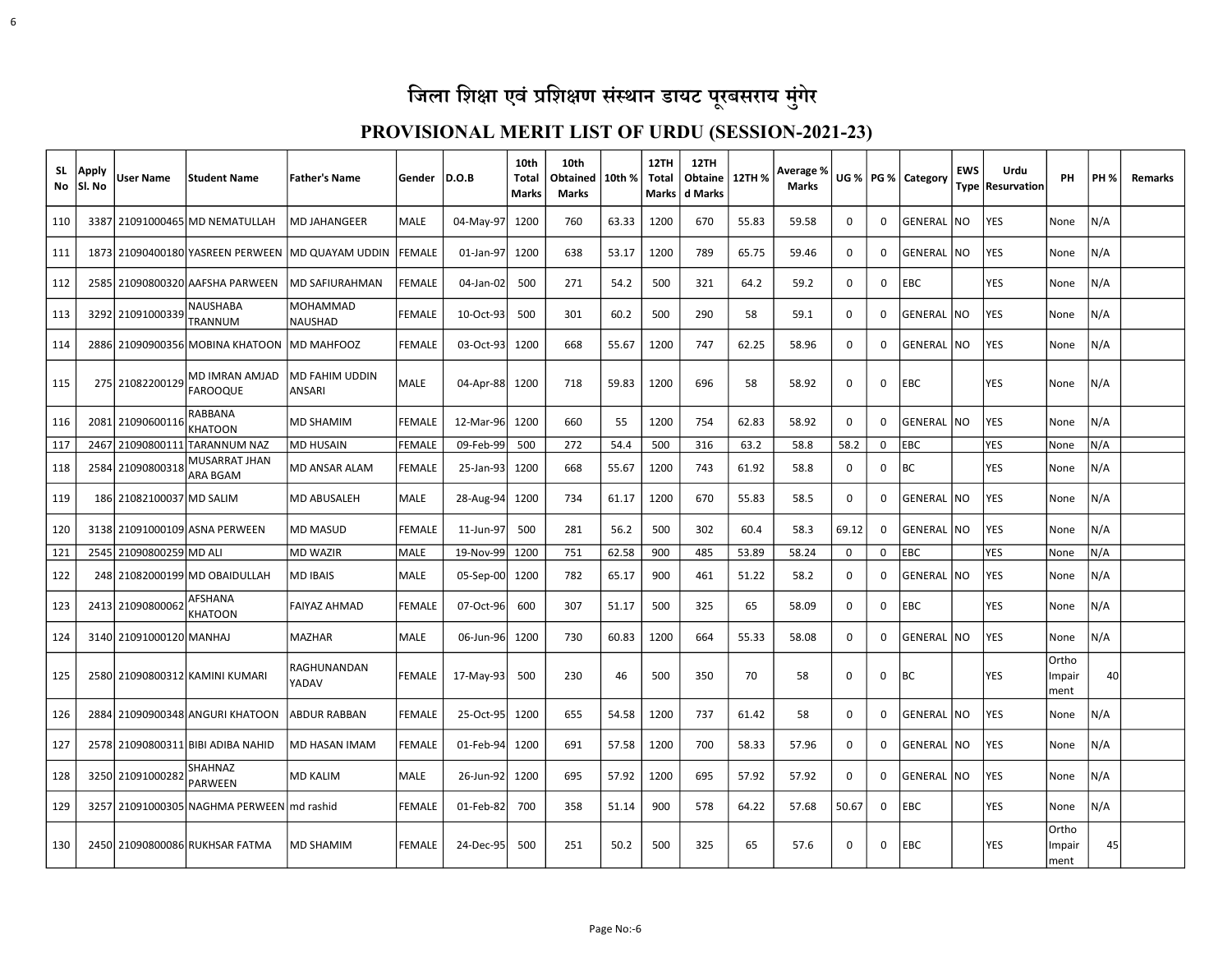7

| SL<br>No | Apply<br>Sl. No | <b>User Name</b>           | Student Name                              | Father's Name                                             | Gender        | D.O.B          | 10th<br>Total<br>Marks | 10th<br>Obtained<br>Marks | 10th % | 12TH<br>Total<br>Marks | 12TH<br>Obtaine<br>d Marks | 12TH % | Average %<br>Marks |             |          | UG %   PG %   Category | <b>EWS</b> | Urdu<br>Type   Resurvation | PH                      | <b>PH %</b> | Remarks |
|----------|-----------------|----------------------------|-------------------------------------------|-----------------------------------------------------------|---------------|----------------|------------------------|---------------------------|--------|------------------------|----------------------------|--------|--------------------|-------------|----------|------------------------|------------|----------------------------|-------------------------|-------------|---------|
| 131      | 1867            |                            | 21090400175 MD AZAD ANSARI                | MD SERAJUDDIN                                             | <b>MALE</b>   | 09-Sep-93      | 1200                   | 764                       | 63.67  | 900                    | 463                        | 51.44  | 57.56              | 0           | 0        | <b>EBC</b>             |            | <b>YES</b>                 | None                    | N/A         |         |
| 132      |                 | 3329 21091000404           | SOMAIYA<br><b>KHATOON</b>                 | MD KALIM ANSARI                                           | <b>FEMALE</b> | 10-May-98      | 500                    | 247                       | 49.4   | 500                    | 321                        | 64.2   | 56.8               | 60          | 0        | EBC                    |            | <b>YES</b>                 | None                    | N/A         |         |
| 133      |                 | 358 21082300222            | <b>HAFIZ MOHAMMAD</b><br><b>AZAD</b>      | <b>MD ABUZAFAR</b>                                        | <b>MALE</b>   | 25-Sep-97 1200 |                        | 752                       | 62.67  | 1200                   | 607                        | 50.58  | 56.63              | 0           | 0        | GENERAL NO             |            | <b>YES</b>                 | None                    | N/A         |         |
| 134      |                 |                            | 3195 21091000218 HASIBUR RAHMAN           | lwasiur rahman                                            | <b>MALE</b>   | $20$ -Jan-00   | 1200                   | 641                       | 53.42  | 900                    | 533                        | 59.22  | 56.32              | 0           | 0        | GENERAL                | INO.       | YES                        | None                    | N/A         |         |
| 135      |                 |                            | 2047 21090600055 MD IMDADULLAH            | <b>MD BURHANUDDIN</b>                                     | <b>MALE</b>   | 11-Mar-99 1200 |                        | 754                       | 62.83  | 1200                   | 585                        | 48.75  | 55.79              | 0           | 0        | GENERAL INO            |            | <b>YES</b>                 | Ortho<br>Impair<br>ment | 50          |         |
| 136      |                 |                            | 3187 21091000195 GULNAZ PARWEEN           | MD SAUD                                                   | <b>FEMALE</b> | 04-Feb-02      | 500                    | 253                       | 50.6   | 500                    | 300                        | 60     | 55.3               | 0           | 0        | GENERAL                | INO.       | YES                        | None                    | N/A         |         |
| 137      |                 |                            |                                           | 2689 21090900064 BIBI ZEBA PARWEEN MD MANSOOR ALAM FEMALE |               | 15-Feb-95      | 1200                   | 586                       | 48.83  | 900                    | 555                        | 61.67  | 55.25              | 0           | 0        | GENERAL   NO           |            | YES                        | None                    | N/A         |         |
| 138      |                 | 2780 21090900208 MD ATIF   |                                           | MD MASROOR ALAM MALE                                      |               | 02-Jul-00      | 1200                   | 527                       | 43.92  | 900                    | 597                        | 66.33  | 55.13              | $\Omega$    | 0        | GENERAL  NO            |            | YES                        | None                    | N/A         |         |
| 139      |                 |                            | 3096 21091000068 APHSANA KHATUN           | <b>MD ASLAM</b>                                           | <b>FEMALE</b> | 04-Mar-02      | 500                    | 280                       | 56     | 500                    | 268                        | 53.6   | 54.8               | $\Omega$    | 0        | BC.                    |            | YES                        | None                    | N/A         |         |
| 140      |                 |                            | 3122 21091000073 ROKHSAR PERWEEN MD WAHAB |                                                           | <b>FEMALE</b> | $01$ -Jan-03   | 1000                   | 503                       | 50.3   | 900                    | 516                        | 57.33  | 53.82              | 0           | 0        | GENERAL NO             |            | YES                        | None                    | N/A         |         |
| 141      |                 |                            | 3010 21090900484 TANUJA BHARTI            | <b>SHASHI BHUSHAN</b><br><b>KUSHWAHA</b>                  | <b>FEMALE</b> | 08-May-97      | 500                    | 273                       | 54.6   | 500                    | 263                        | 52.6   | 53.6               | 0           | 0        | ВC                     |            | <b>YES</b>                 | None                    | N/A         |         |
| 142      |                 |                            | 2479 21090800154 RAKHI KUMARI             | <b>RAJARAM YADAV</b>                                      | <b>FEMALE</b> | 30-Nov-00      | 500                    | 234                       | 46.8   | 500                    | 300                        | 60     | 53.4               | $\mathbf 0$ | 0        | <b>BC</b>              |            | <b>YES</b>                 | None                    | N/A         |         |
| 143      |                 |                            | 2774 21090900170 RUKHSAR KHATUN           | ABDUL JABBAR<br><b>ANSARI</b>                             | <b>FEMALE</b> | 11-Oct-00      | 500                    | 241                       | 48.2   | 500                    | 292                        | 58.4   | 53.3               | 0           | 0        | EBC                    |            | <b>YES</b>                 | None                    | N/A         |         |
| 144      |                 |                            | 2524 21090800213 ROZY PERWEEN             | MD BAKRID ALAM                                            | <b>FEMALE</b> | 05-Jan-96      | 500                    | 306                       | 61.2   | 500                    | 226                        | 45.2   | 53.2               | 0           | 0        | <b>EBC</b>             |            | <b>YES</b>                 | Ortho<br>Impair<br>ment | 50          |         |
| 145      |                 | 3019 21090900529 MD SHAHID |                                           | MD BELAL HUSSAIN                                          | <b>MALE</b>   | 02-Mar-93      | 500                    | 248                       | 49.6   | 500                    | 279                        | 55.8   | 52.7               | 63.5        | 0        | GENERAL NO             |            | YES                        | None                    | N/A         |         |
| 146      |                 |                            | 2813 21090900228 NASREEN PARVEEN          | ISAMSHER MANSURI                                          | FEMALE        | 18-Sep-01      | 500                    | 271                       | 54.2   | 500                    | 254                        | 50.8   | 52.5               | $\Omega$    | 0        | EBC                    |            | YES                        | None                    | N/A         |         |
| 147      |                 |                            | 2821 21090900258 SAZIYA PERWEEN           | <b>MD AMINUDDIN</b>                                       | <b>FEMALE</b> | 05-Nov-93      | 500                    | 224                       | 44.8   | 500                    | 300                        | 60     | 52.4               | $\Omega$    | $\Omega$ | GENERAL   NO           |            | <b>YES</b>                 | None                    | N/A         |         |
| 148      |                 |                            | 3168 21091000153 NASIR AHMAD              | <b>MD ZAKIR AHMAD</b>                                     | MALE          | 05-May-97      | 1200                   | 588                       | 49     | 900                    | 502                        | 55.78  | 52.39              | 0           | 0        | GENERAL   NO           |            | YES                        | None                    | N/A         |         |
| 149      |                 |                            | 3172 21091000165 BIBI GULNAZ BANO         | <b>ABDUL QUAIYUM</b>                                      | <b>FEMALE</b> | 01-Jan-00l     | 1200                   | 609                       | 50.75  | 900                    | 474                        | 52.67  | 51.71              | 0           | 0        | GENERAL  NO            |            | <b>YES</b>                 | None                    | N/A         |         |
| 150      |                 |                            | 2675 21090900042 TASKEEN AFRIN            | <b>MD IDRIS</b>                                           | <b>FEMALE</b> | 01-Nov-88      | 700                    | 352                       | 50.29  | 500                    | 252                        | 50.4   | 50.35              | 0           | 0        | <b>BC</b>              |            | <b>YES</b>                 | None                    | N/A         |         |
| 151      |                 |                            | 3073 21091000026 RUKHSAR PERWEEN          | MOHAMMAD<br><b>SIKANDAR</b>                               | <b>FEMALE</b> | 16-Mar-00      | 500                    | 214                       | 42.8   | 500                    | 264                        | 52.8   | 47.8               | $\Omega$    | 0        | EBC                    |            | <b>YES</b>                 | None                    | N/A         |         |